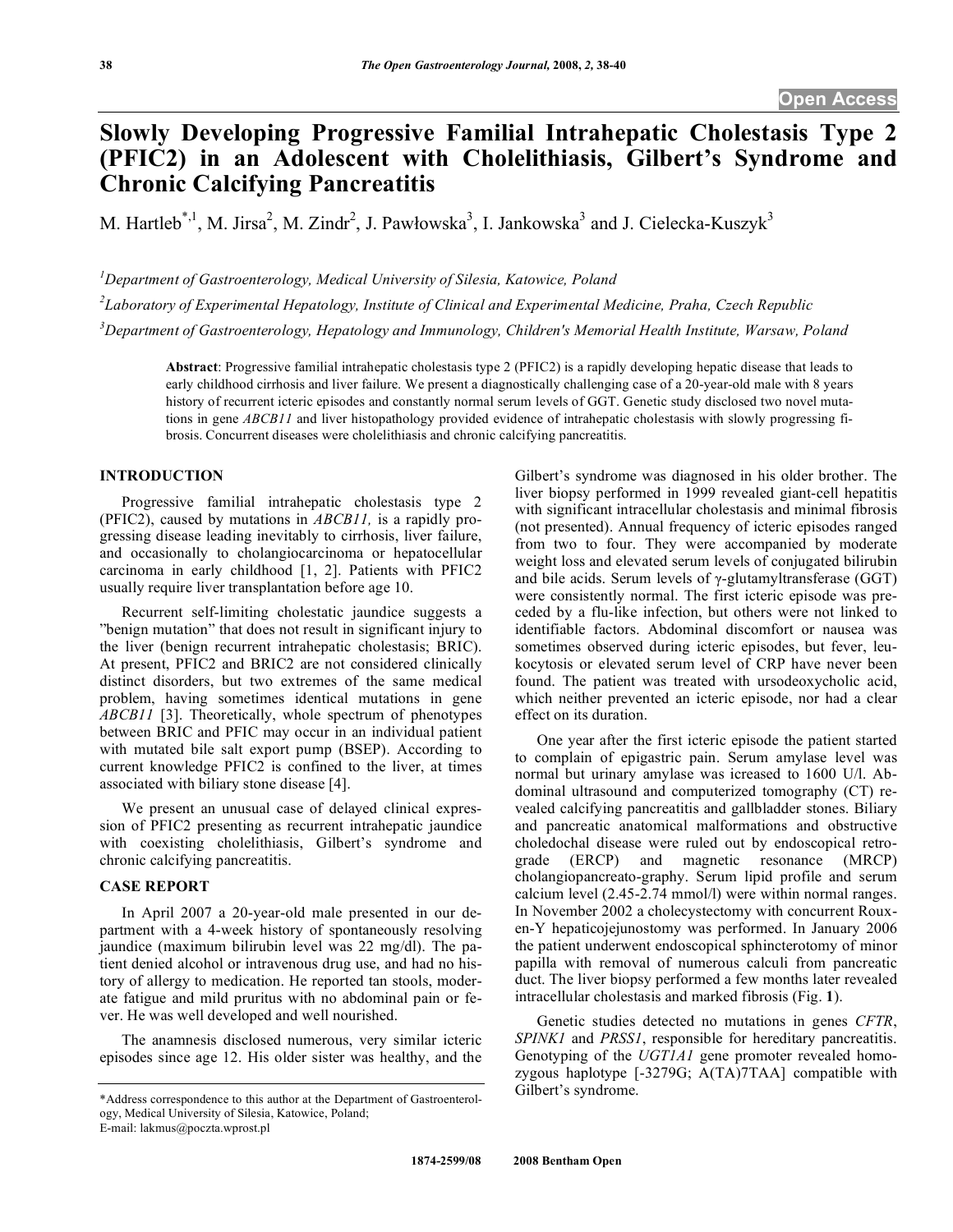Two novel heterozygous mutations, c.23G>C (pArg8Pro) and c.3214-3C>G were found in *ABCB11* gene by sequence



**Fig. (1).** Liver histopathology: (**A**) Severe portal and periportal fibrosis with parenchymal nodularity and paucity of biliary ducts (Azan stain, 50x). (**B**) Hepato-cellular bile stasis (arrows; H&E, 200x).

analysis. Presence of both mutations was confirmed by PCR-*Mn/I*RFLP and PCR-*TaqI*RFLP, respectively. While the mutation c.23G>C has been found neither in the patient's mother, nor in his siblings, mutation c.3214-3C>G was found in both mother and brother (Fig. **3**). Neither of such mutations had been found in 30 control chromosomes. Both mutations are likely pathogenic. Arginine at position 8 is highly conserved (Fig. **3**), and its substitution with proline leads to loss of positive charge in the protein chain. Mutation c.3214-3C>G likely generates an alternative acceptor splice



c.23G $>$ C (p.Arg8Pro)

site 2 bp upstream of the normal acceptor splice site of exon 25. Aberrrant splicing (Fig. **2**) leads to frameshift and protein truncation at codon no. 1097. There was no abnormality in the coding sequence and adjacent intronic regions of *ATP8B1* (*PFIC1*).

 On follow-up presentation (May 2007) serum bilirubin level was 4.0 mg/dl (indirect bilirubin was 3.26 mg/dl). Serum level of alanine aminotransferase was 48/U/l, aspartate aminotransferase was 46 U/l and alkaline phosphatase was 105 U/l. The albumin level, prothrombin index and international normalized ratio were 4.1 g/dl, 74% and 1.25, respectively. Serum level of GGT was normal. Other laboratory studies demonstrated thrombocytopenia  $(117.000 /mm^3)$ , negative hepatitis B and C serological markers, and negative autoimmune hepatitis serology. An upper endoscopy revealed small varices in the esophagus and abdominal ultrasound revealed considerably enlarged spleen (longitudinal size was 18 cm) with dilated portal vein  $(\varphi$  18 mm). CT showed in the pancreas diffuse parenchymal calcifications and dilated pancreatic duct (Fig. **3**).

#### **DISCUSSION**

 The reported case is of considerable clinical interest for at least two reasons i.e., unusual clinical course and development of chronic calcifying pancreatitis.

 Recent clinical and genetic experience has shown that BRIC and PFIC lie at opposing ends of spectrum severity of the same disease. There is also evidence that patients with *ABCB11* mutations may present a wide range of phenotypes,



Mus musculus Rattus norvegicus Raja erinacea

MSDSVILRSVKK-MSDSVILRSVKK-MPNSVVLRRFNS-

# Conservation of p.8Arg in ABCB11 protein

**Fig. (2).** Mutations in *ABCB11* found in reported patient and his family members. Both mutations were detected as PCR-RFLP (left panels). Mutation c.3214-3C>G likely affects splicing as depicted on the upper right panel. The lower right panel documents conservation of arginine at the aminoacid position 8.